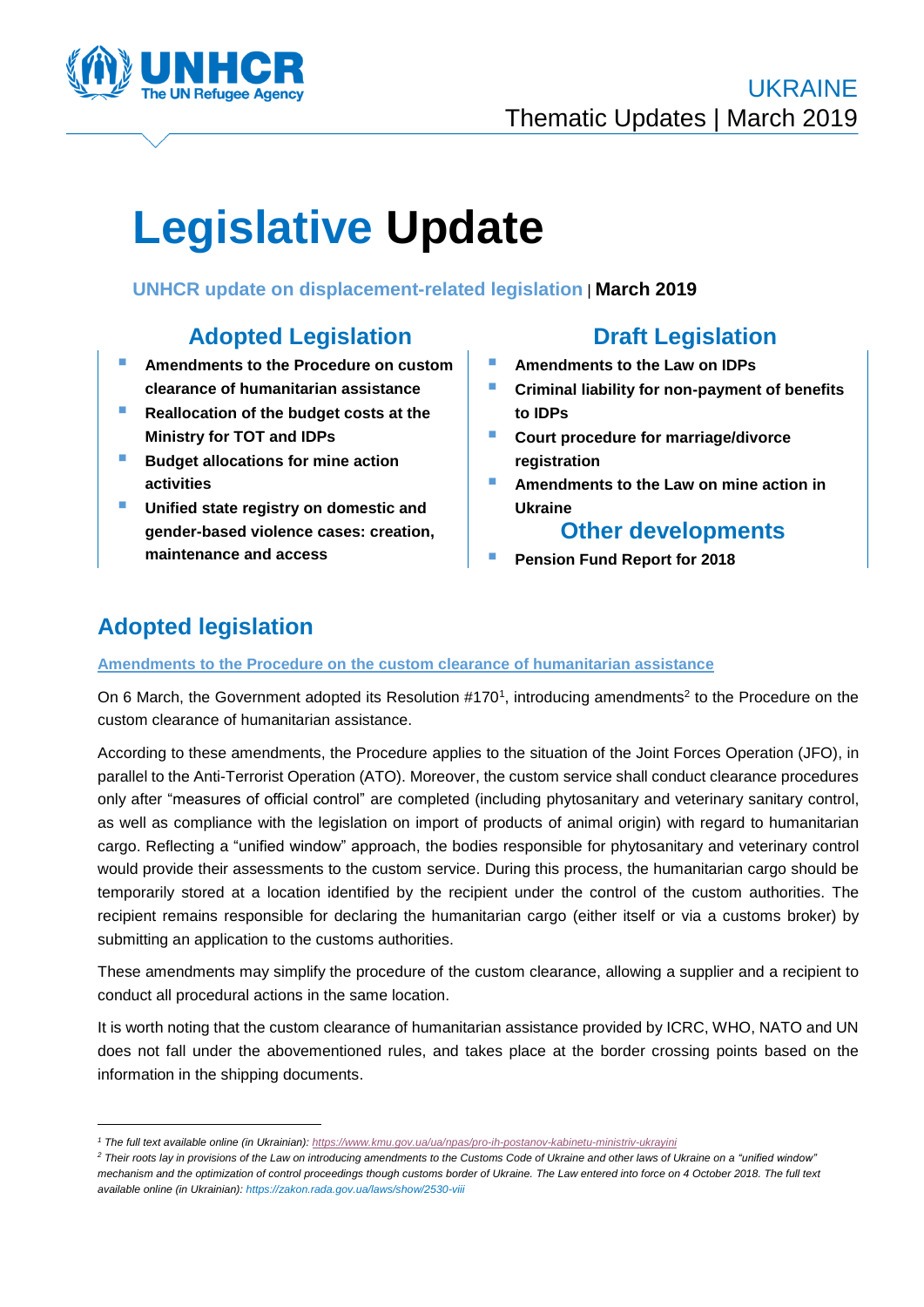

### **Transfer of budget costs of the Ministry for TOT and IDPs (MinTOT)**

On 6 March, the Government adopted its Regulation #128-p<sup>3</sup> on transferring budgetary funds within the State budget special fund under the program #1601600: "Pilot measures on addressing development problems caused by the displacement of persons and the return of combatants". The transferred amount constitutes 10,038.6 thousand UAH (reducing the Ministry's administrative costs and increasing development expenditures of the MinTOT). There is no clear information on which activities would be covered by this increased financing.

### **Budget allocation for mine action activities**

On 6 March, the Government adopted its Resolution #186<sup>4</sup> , specifying the Order of allocating state funds for mine action and mine risk education (MRE) activities. The Order is linked to the MinTOT budget program #1601030: "Measures on decreasing social, economic and ecological impact of unexploded ordnances (UXOs) and MRE".

As budget holder, the MinTOT is responsible for:

- Defining an action plan for the use of the funds;
- Conducting an information campaign on MRE (including the rules of behaviour with UXOs and the provision of first aid to those wounded by UXOs);
- Preparing information materials, films and warning signs;
- **Disseminating information materials through mass media and in public places;**
- **Coordinating technical and non-technical examination for revealing dangerous areas with further** informing the population.

The allocated budget does not cover mediation services, nor any office equipment or the organization of profitable events. For each event, the MinTOT should elaborate a separate instruction indicating all necessary details for its organization.

### **Unified state registry on domestic and gender-based violence cases: creation, maintenance and access**

On 20 March, the Government adopted its Resolution #234<sup>5</sup> , defining the procedures related to the Unified State Registry on domestic and gender-based violence (GBV) cases (the Registry).

The information introduced in the Registry includes:

- **Information regarding an act of violence, date and place of its commission;**
- Data on a person informed about the act of violence;
- Data on a survivor:
- Data on a person who committed an act of violence.

The access to the Registry is provided to its:

- Holder (the Ministry of Social Policy (MoSP));
- Administrator (a state enterprise defined by the MoSP);

<u>.</u>

*<sup>3</sup> The full text available online (in Ukrainian)[: https://www.kmu.gov.ua/ua/npas/pro-pererozpodil-deyakih-vidatkiv-derzhavnogo-byudzhetu-peredbachenih](https://www.kmu.gov.ua/ua/npas/pro-pererozpodil-deyakih-vidatkiv-derzhavnogo-byudzhetu-peredbachenih-ministerstvu-z-pitan-timchasovo-okupovanih-teritorij-ta-vnutrishno-peremishchenih-osib-na-2019-rik)[ministerstvu-z-pitan-timchasovo-okupovanih-teritorij-ta-vnutrishno-peremishchenih-osib-na-2019-rik](https://www.kmu.gov.ua/ua/npas/pro-pererozpodil-deyakih-vidatkiv-derzhavnogo-byudzhetu-peredbachenih-ministerstvu-z-pitan-timchasovo-okupovanih-teritorij-ta-vnutrishno-peremishchenih-osib-na-2019-rik)*

*<sup>4</sup> The full text available online (in Ukrainian)[: https://www.kmu.gov.ua/ua/npas/pro-zatverdzhennya-poryadku-vikoristannya-koshtiv-peredbachenih-u](https://www.kmu.gov.ua/ua/npas/pro-zatverdzhennya-poryadku-vikoristannya-koshtiv-peredbachenih-u-derzhavnomu-byudzheti-dlya-zdijsnennya-zahodiv-spryamovanih-na-zmenshennya-socialnogo-ekonomichnogo-ta-ekologichnogo)[derzhavnomu-byudzheti-dlya-zdijsnennya-zahodiv-spryamovanih-na-zmenshennya-socialnogo-ekonomichnogo-ta-ekologichnogo](https://www.kmu.gov.ua/ua/npas/pro-zatverdzhennya-poryadku-vikoristannya-koshtiv-peredbachenih-u-derzhavnomu-byudzheti-dlya-zdijsnennya-zahodiv-spryamovanih-na-zmenshennya-socialnogo-ekonomichnogo-ta-ekologichnogo)*

*<sup>5</sup> The full text available online (in Ukrainian): [https://www.kmu.gov.ua/ua/npas/pro-zya-ta-dostupu-do-yedinogo-derzhavnogo-reyestru-vipadkiv-domashnogo](https://www.kmu.gov.ua/ua/npas/pro-zya-ta-dostupu-do-yedinogo-derzhavnogo-reyestru-vipadkiv-domashnogo-nasilstva-ta-nasilstva-za-oznakoyu-stati)[nasilstva-ta-nasilstva-za-oznakoyu-stati](https://www.kmu.gov.ua/ua/npas/pro-zya-ta-dostupu-do-yedinogo-derzhavnogo-reyestru-vipadkiv-domashnogo-nasilstva-ta-nasilstva-za-oznakoyu-stati)*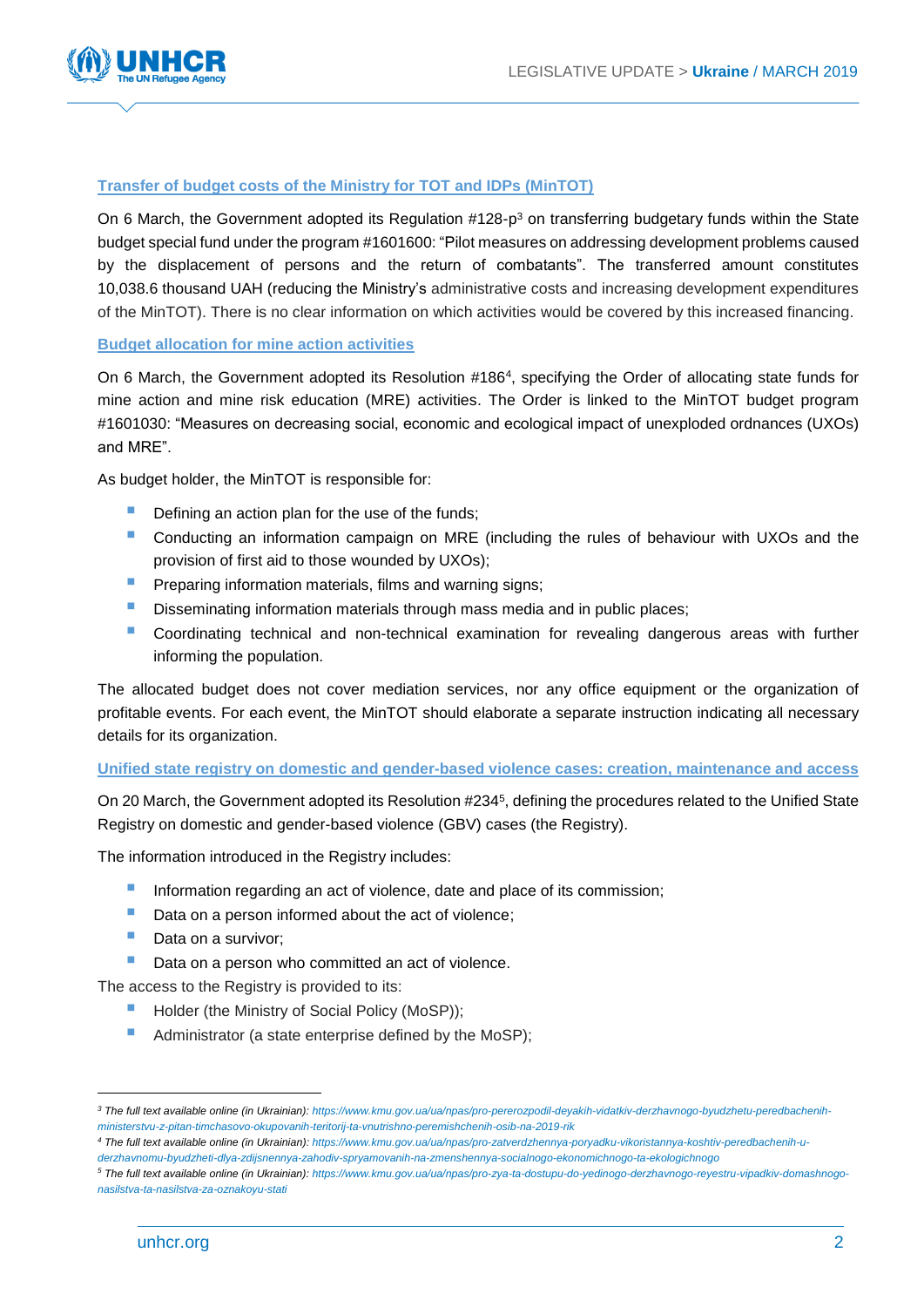

- **Registrars (staff of authorized MoSP departments; local coordinators on equal rights of men and women;** authorized staff of local councils, state administrations, the National Police, services on children's affairs; centres on social services for family, children and youth);
- Information focal points (heads and authorized staff of psychosocial support centres, centres on medicosocial rehabilitation, centres on social services to survivors, centres on the provision of free legal aid, educational and health facilities, probation-related bodies, prosecution bodies and courts);
- **Users (Registrars and judges).**

Building on the existing legislative framework<sup>6</sup>, the adopted Regulation specifies the information to be reflected in the Registry and access to it for representatives of central and local authorities. The functioning of the Registry would simplify access to information on GBV related issues throughout the country. It would also help in ensuring proper data flow among stakeholders involved in the GBV prevention and response work.

### **Draft legislation**

### **Amendments to the Law on IDPs**

On 12 March, MPs registered in Parliament the draft law #10137<sup>7</sup> proposing amendments to the Law on IDPs. Similar to the draft initiative #10058<sup>8</sup>, the authors suggest reflecting the eligibility criteria for targeted displacement-related financial assistance in the Law instead of by-laws. MPs propose to increase the amount of financial assistance to cover housing related expenses in comparison to the one paid under the Governmental Resolution #505, linking this assistance to a percentage of the minimum subsistence allowance<sup>9</sup> relevant for different categories of population.

Another set of amendments covers the procedure for the allocation of social benefits (including targeted assistance). Apart from the general approach replicated from respective Governmental Resolutions, the draft suggests that the social protection body responsible for paying such benefits would take steps on depositing financial allocations in case of the financial assistance termination. Any accumulated payments would have to be paid to IDPs in case of reinstatement. The draft contains no time limits (for how long accumulation shall take place?) and no procedural steps on reinstatement and subsequent payment.

On the positive note, the cancelling of an IDP certificate by state authorities would not serve as a basis for terminating the payment of pensions and social benefits.

The draft does not change the current situation with financial assistance to IDPs for partial coverage of rental and utility costs. However, since the access to such assistance is not limited in time and has no linkage to durable solutions, it may prevent IDPs from reaching self-reliance and sustainability in the hope for life-long minimal support from the government.

#### **Criminal liability for non-payment of benefits to IDPs**

On 12 March, MPs registered in Parliament the draft law #10138<sup>10</sup> proposing amendments to Article 175 of the Criminal Code, which defines criminal liability for non-payment of salary, scholarship, pensions or other social benefits.

<u>.</u>

*<sup>6</sup> Please see more details in 2018 UNHCR Legislative Updates for April, July and September*

*<sup>7</sup> The full text available online (in Ukrainian): [http://w1.c1.rada.gov.ua/pls/zweb2/webproc4\\_1?pf3511=65654](http://w1.c1.rada.gov.ua/pls/zweb2/webproc4_1?pf3511=65654)*

*<sup>8</sup> Please see more details in 2019 UNHCR Legislative Update for February* 

*<sup>9</sup> The minimum subsistence allowance amounts to 1853 UAH, which increases quarterly* 

*<sup>10</sup> The full text available online (in Ukrainian): [http://w1.c1.rada.gov.ua/pls/zweb2/webproc4\\_1?pf3511=65654](http://w1.c1.rada.gov.ua/pls/zweb2/webproc4_1?pf3511=65654)*